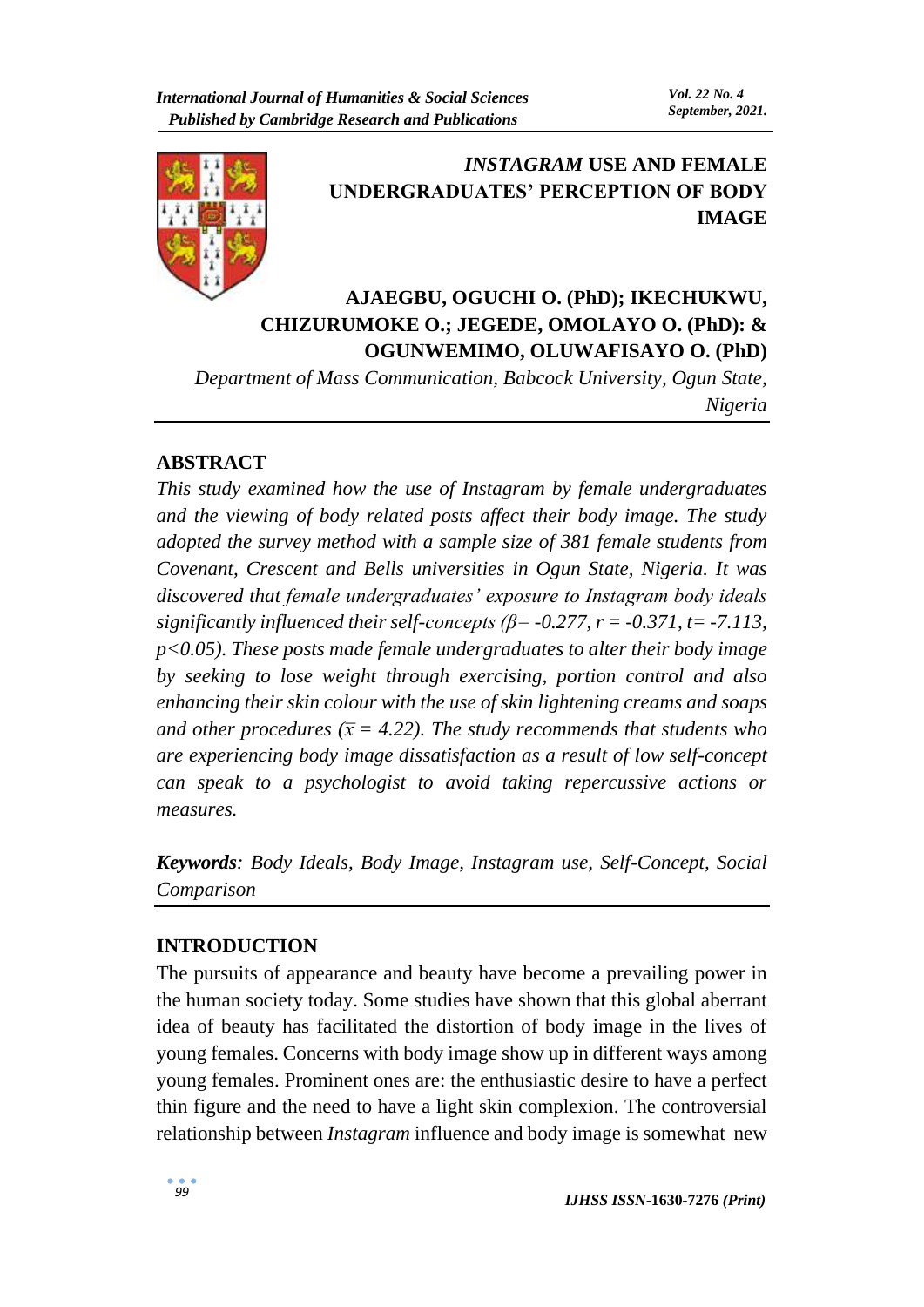in the terrain of research and one yet to be resolved and the notion of beauty even though not formally documented is strongly connected to femininity.

Females are on a daily basis confronted with the traditional and stereotypical ideals of beauty standards such as being light skin, thin body sized, having a curly hair texture, pink lips among others. DeLaMater (2002) affirmed that young females are particular about their body image and this affects their self-esteem and educational development. Social media in addition to family, peers, religion and society contribute greatly to this distortion. For some young female undergraduates, it could be the first time they are allowed to make certain choices on their own, and as such they are often faced with mixed messages regarding their value as students and the need to always look attractive. Miles (2009) stated that for a lot of women, university is a paradox between the serious nature of intellectual curiosity and the pull to conform to societal expectations and these expectations can be powerful forces as they define themselves mentally and physically.

**Over the years, the ideal beauty standards have evolved; today, thin, skinny, light-skinned are regarded as beautiful. These society-created standards have caused some form of struggle for people that are yet to be in this category and those that have attained these are under pressure to maintain them. This shows that some females especially in the younger category are willing to take the steps to conform to societal standard of beauty irrespective of the measures taken or the side effects.**  The concern with body image has originated from individual self- perception and the actual body (Arasa, 2017). According to Badero (2011), millions of people are constantly living with a dreadful feeling about how they look and that means they are not satisfied with their body image, which inevitably leads to low self- esteem. Furthermore, the researcher observed that body dissatisfaction is a major concern amongst both genders, but particularly among females. Thompson and Heinberg and Tantleff (1999) asserted that a person's appearance is determined by many factors including genetics, biology, and cultural standards and also that there are socio-cultural factors that can play a role in contributing to body dissatisfaction such as pressure from family, friends, teachers, and coaches. Due to these diverse and complex influences, the appearance of human beings vary greatly and despite this diversity, the culture of western society sets forth a rigid ideal for appearance that holds that women should appear slender and thin while men should appear tall and heavy muscled. Shabangu (2016) affirmed that,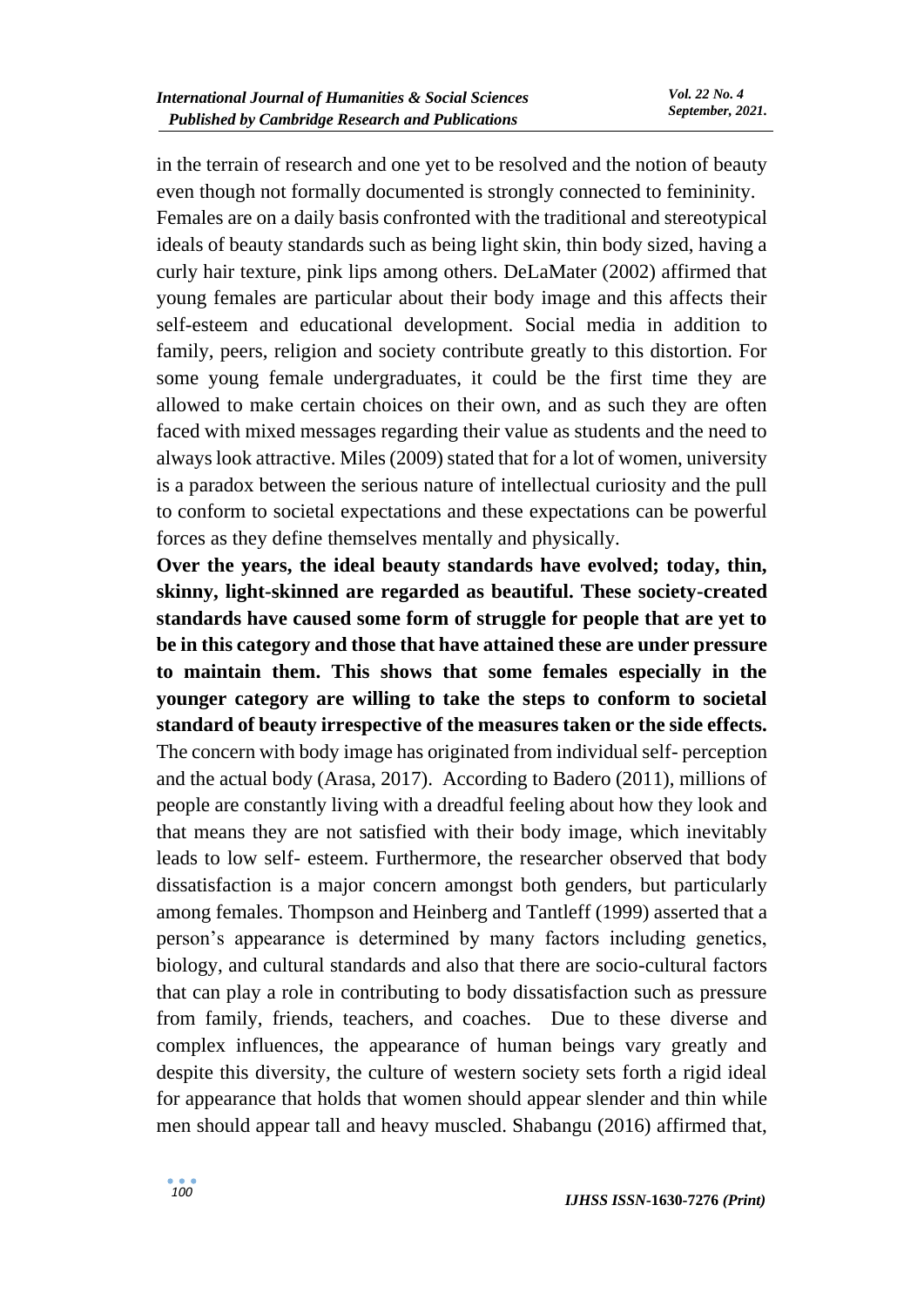women have been made to feel that their overall physical appearance can only be attractive in an unorthodox sense. Exotic, fascinating, outlandish, enticing are terms which were and are used to describe women's bodies and beauties. Craig (2006) suggested that these feelings are characterized by a constant anxiety and effort to always look 'on-point' as a result of the prospect of being gazed upon by fellow members of the society. Being overly conscious of one's appearance could lead to self-objectification which is when the body is viewed as an object for others to view. This could lead to eating disorders, depression and low self-esteem in the long run.

Irving (2008) as cited in Wynn, (2012, p.15) asserts that although there are other media forms that promote this body ideal through their representations, social media especially *Instagram* since its creation in 2010 continues to gain more attention because young people are exposed to as much as eight to ten hours of social media per day.

Campos (2020) explains that in keeping with social expectations, young women are dissatisfied with how they look, and feel pressured to modify their pictures to appear flawless and attract more followers. The constant exposure to *Instagram* pictures distorts the idea of an attainable body and this leads young people to go to any length to get the kind of bodies they see oblivious of the fact that some might be manipulated.

Arasa (2017) suggested that it would be useful to assess whether the construction of body image in general and of beauty in particular may vary across students studying in secular and religious inclined private universities. While taking this suggestion into consideration, this study sought to measure *Instagram* use and perception female undergraduates have of body image.

### **Objective of the Study**

This research examined *Instagram* use and female undergraduates' perception of body image. Specifically the study aimed to:

- 1) find the extent to which female undergraduates' are exposed to *Instagram* body ideal posts;
- 2) determine the extent to which exposure to *Instagram* body ideals affect female undergraduates' self-concept;
- 3) ascertain the amount of time female undergraduates spend on *Instagram*;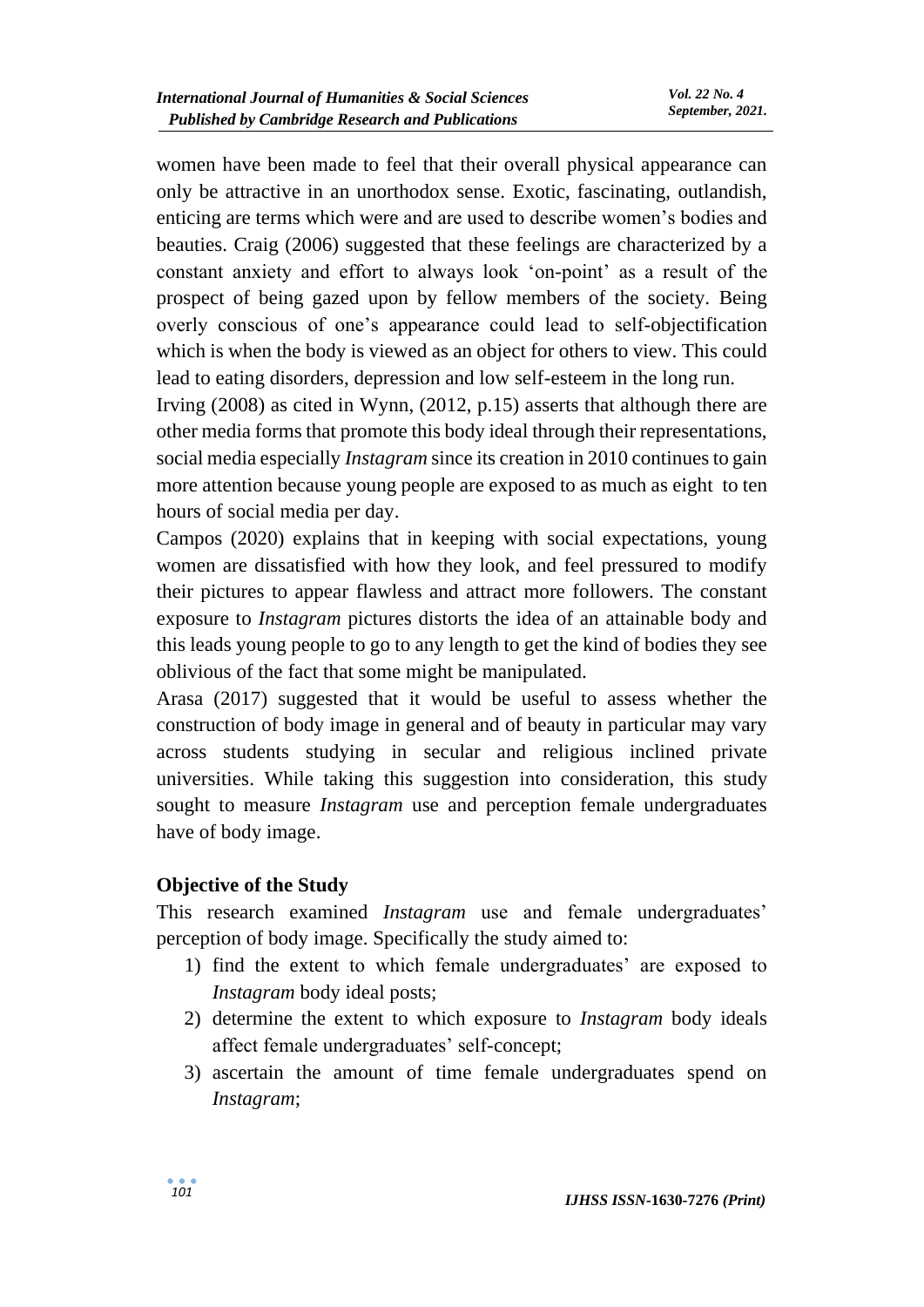4) investigate the measures female undergraduates take in altering their body image based on their exposure to *Instagram* body ideals;

### **Hypotheses**

**H1:** There is a significant influence of exposure to *Instagram* body ideals on the self-concept of female undergraduates.

**H2:** There is a significant influence of amount of time spent on *Instagram* viewing body ideals and body objectification.

# **LITERATURE REVIEW**

### **Theoretical framework**

## **Social Comparison Theory**

The social comparison theory plays a significant role in understanding the presence and measures taken when a person self-evaluates herself and also in linking contemporary media and beauty ideals. According to Aziz (2017), the theory was propounded by a social psychologist, Leon Festinger in 1954. This theory explains that people tend to derive a sense of self-comprehension when they compare themselves to others. By doing this, they seek the opinion of others to test for adequacy and validation. Furthermore, in an upward comparison, the self-esteem of the individual can be boosted when making comparisons with others they consider to be less fortunate. On the flip side, there is a decrease in self-esteem when compared with individuals that represent the ideal standard.

The theory is germane to this study in the sense that the dominance of the thin body and light skin beauty ideals on social media (*Instagram*) results in negative practices and attitudes among young females and this tend to lead these females to make comparisons with the images they are exposed to. Aziz (2017) asserts that most of these hyper-idealized bodies on *Instagram* are a result of some editing and fine-tuning which explains why most females will associate negative feelings when comparing their own body as they are comparing it to an unrealistic and unattainable standard.

### **Uses and Gratification of Social Media and True Self-Concept**

Self-concept is the totality of a person's thoughts and feelings about herself and these thoughts may be different from what she is actually like. In exploring the idea of self-preservation and its implication among young women, Nguyen (2014) sought to provide a foundation for understanding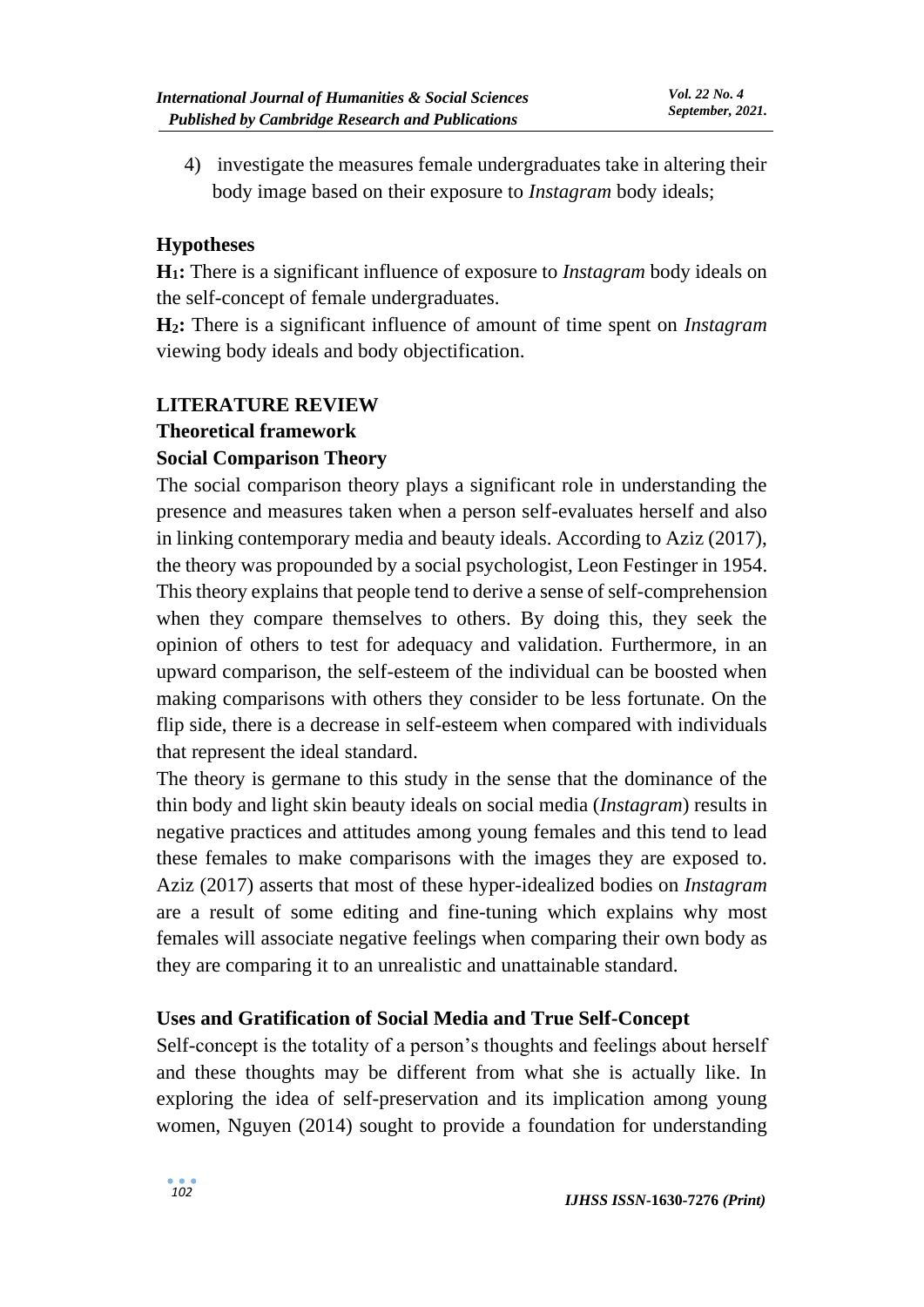the selfie phenomenon and its relationship to perceived sense of self-worth in young women with the use of *Instagram*. Using the qualitative research design, 11 participants were sampled. The study demonstrates that social media use conflicts between external expectations and personal aspirations and causes comparison to others. The study provided a framework for future explorations of identity construction through self-presentation and social media use in a rapidly changing communication environment. The researcher suggested that it is important to continue research in this area of selfies as a category on its own due to the endless ways it is incorporated in our lives.

In a study by Apodaca (2017) on true-self and the uses and gratification of *Instagram* among 200 college-aged females, participants were asked to provide answers regarding their habits for using *Instagram*, whether their online portrayal of self, reflected their true self and determines overall life satisfaction. Findings revealed that there was less than 1% difference in usage of *Instagram* among gender. Other results of the study showed that there was a visible, positive relationship between the presentation of trueself and life satisfaction. Other important findings merged negative relationships between true-self and escape motive; and a negative relationship between the escape motive and life satisfaction. The researcher concluded that there are many other versions of self-portrayed on *Instagram* and that motive for being on the site are not straight forward and as such, more research is required.

Wagner, Aguirre and Sumner (2016) investigated the relationship between *Instagram* selfies and body image in young adult women and the relationship between actual body size, body dissatisfaction, frequency of selfies taken and number of *Instagram* selfies posted. Their findings indicated that actual body size was positively related to body dissatisfaction and negatively related to number of selfies taken and also there is a positive relationship between body dissatisfaction and the amount of selfies an individual takes.

Gorman (2015) affirmed that the media is found to be the most prominent disseminator of societal values like body ideals, size and weight which is linked to body dissatisfaction and in turn could lead to health concerns like depression, low self-esteem and eating disorders. 150 participants aged between 18 and 25 took part in the study and a quantitative non-experimental correlation design in three stages was used. Findings from the study revealed that males have lower body image than females and there is no correlation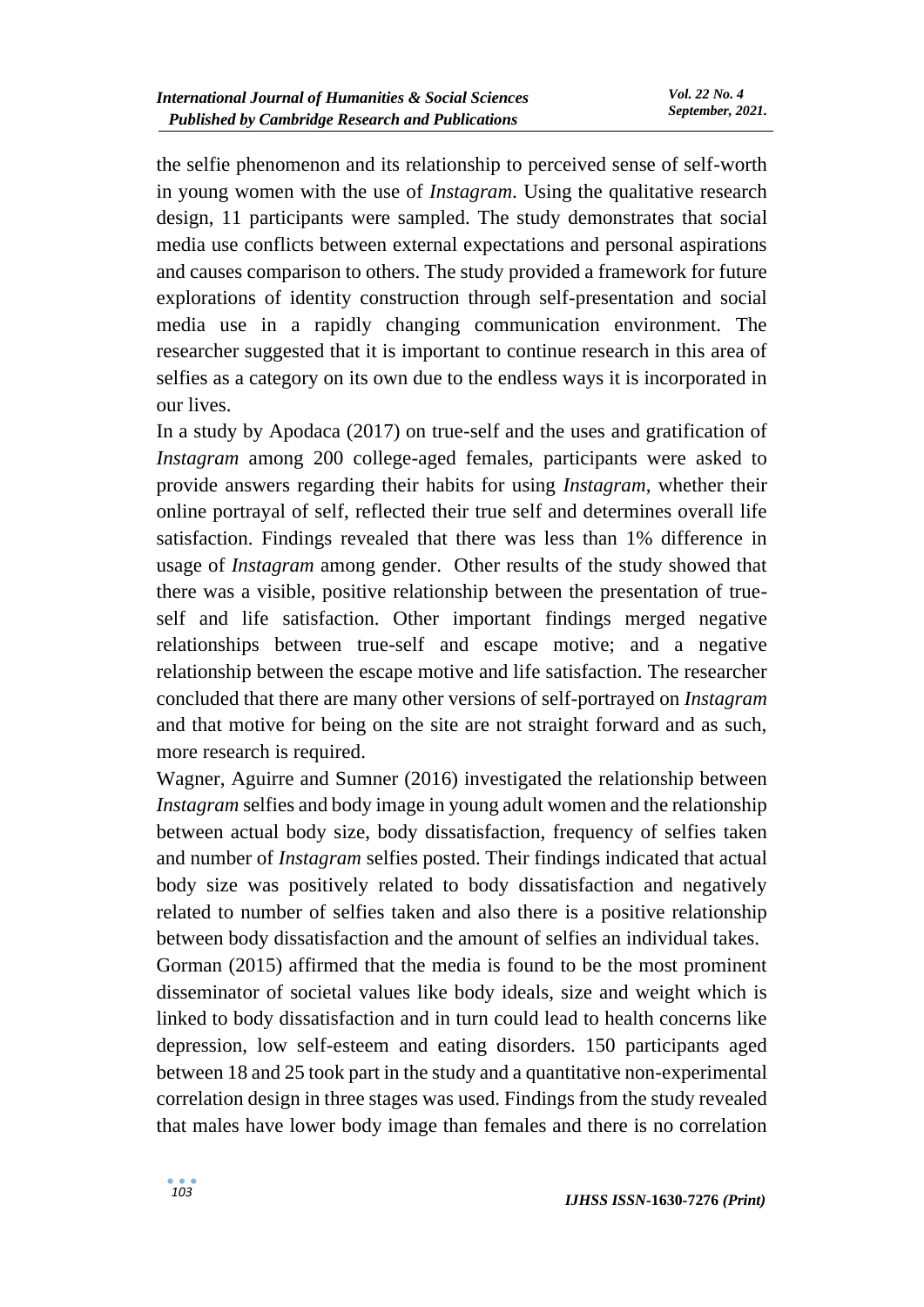between media usage and body image. The findings also showed that there is a negative correlation between body image and self-esteem for both males and females.

A study by Aziz (2017) investigated the relationship between social media (*Instagram*) use with body image dissatisfaction and fat phobia. Findings from the study reveals that *Instagram* as an image based platform allows for immediate access to surplus of idealized body images and the study's statistics showed that the age group of 16-25 is the most active of users.

Puglia (2017) examined the effects of social media use on body esteem in young women. The study made use of a self-report survey of 339 college women and found out that body comparison tendency was negatively correlated with body esteem and positively correlated with the motivation to use social media for body comparisons. The study also conducted an exploratory investigation of the impact of different social media platforms have on body satisfaction. With a response of 204, *Facebook* showed the largest negative correlation with body satisfaction. The study suggest that, social media is a new avenue for individuals to engage in maladaptive body comparison processes, creating a need for health communication and behaviour change interventions that address this issue, especially among vulnerable populations.

### **Exposure to Ideal Body Related Posts on Social Media**

Body Ideal refers to the suitable body for a person which could be as a result of socio-cultural construction. In this study, it refers to the concepts of thin body and light skin that are being portrayed on Instagram as the standard of feminine beauty. The communicated beauty ideal on social media and the perceptions of young women in Sweden by Bertilsson and Gillberg (2017), aimed at understanding how women in Sweden perceive the ideal beauty communicated on social media and how they also perceive its possible effects on their body image and body dissatisfaction. Results from the survey showed that young women perceive the communicated beauty ideal on social media as unrealistic and unattainable and this was due to thinness, editing of pictures and surgery possibilities. Social media was also recognized as the main component in influencing the beauty ideal in which young women strive to achieve. This therefore affirms that social media contributes to the development of body dissatisfaction and body image disturbances.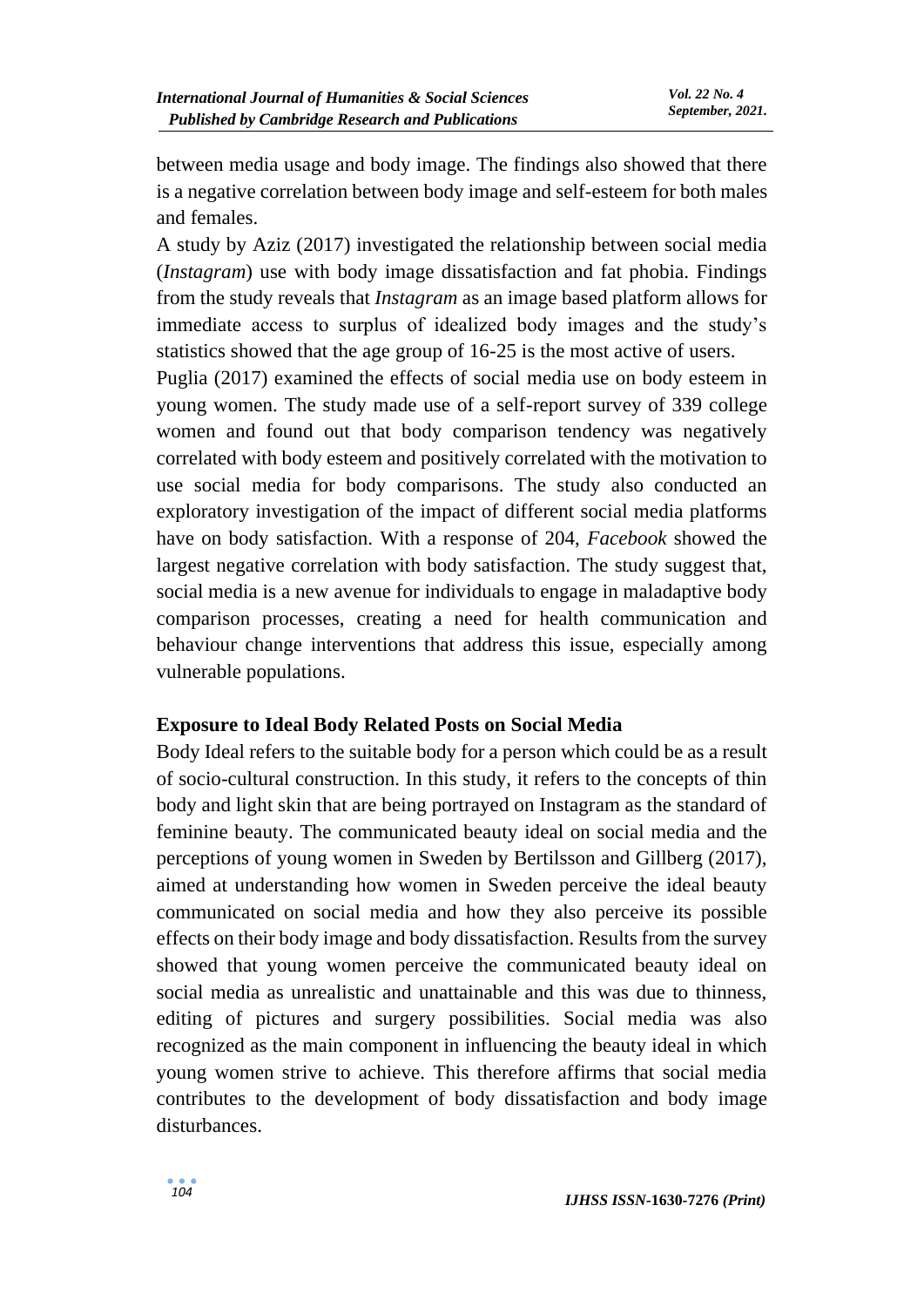In a study by Edmond (2014) on the promotion of skin-bleaching products in Jamaica and its effects, the study found that there was greater complexion dissatisfaction among darker skinned women, but there was not enough evidence to suggest that this was a direct result of consuming media representation.

Hayasaki (2016) in a study on effects of media exposure to beauty ideals on body image concerns among adolescent girls from Brazillian origin living in Spain examined how media messages showcasing unattainable beauty ideals affect body image dissatisfaction of adolescent girls.. Findings from the study showed that media exposure affects body image dissatisfaction of the adolescent girls by portraying societal standard of ideal woman's beauty to be light skinned and skinny, if not an hour-glassed body shape.

## **METHODOLOGY**

This study adopted the survey research design. The population of this study comprised female undergraduates of Covenant, Bells and Crescent Universities in Ogun State, Nigeria. According to the Nigerian Universities Commission (NUC, 2018), there are 75 approved private universities in Nigeria and Ogun state being ranked with the highest number possesses a total number of 10 accredited private universities.

The population as sourced from the Registry department of the three schools consisted of female undergraduates totalling 6,480. The breakdown is thus: Covenant University 3336, Crescent University 389 and Bells University 2755. Two sampling techniques were adopted- the purposive sampling technique was used to pick female undergraduates that have active *Instagram* accounts. The snowball sampling technique was also adopted in the sense that a respondent with an *Instagram* account referred similar students to the researcher.

To get the sample size from the population of 6,480, the Saunders, Lewis and Thornhill (2009) formula was used. The sample after calculation was 381. The sample was then distributed proportionately across the three universities.

Crescent University 389/6480 x 100 = **6% (23)** 

Covenant University 3336/6480 x 100= **51.5% (196)**

Bells University 2755/6480 x 100= **42.5% (162)**

To confirm the validity of the research instrument, the researcher adopted face validity procedure by giving a framework of the questionnaire to two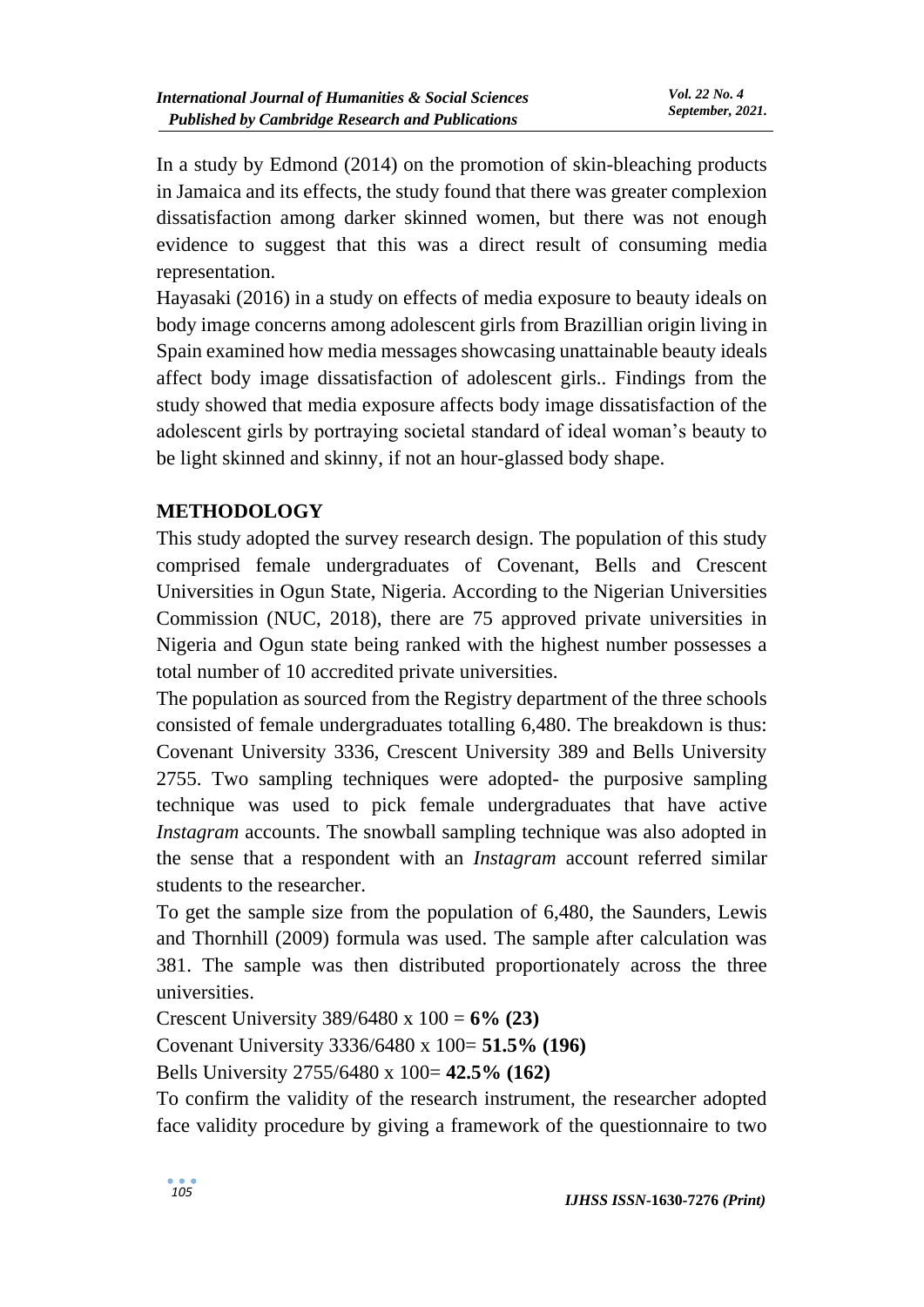professionals in Nursing and Communication to ascertain the credibility of the instruments.

To establish the reliability of the instrument, the Cronbach's Alpha technique was utilized through the administration of 20 copies of questionnaire to a female group outside the chosen population. The following coefficients were yielded: Level of Self-Concept= 0.808, Exposure to *Instagram* body related posts= 0.966**,** Measures taken to alter body image= 0.920, Body Objectification= 0.805.

The Statistical Product and Service Solutions (SPSS) Software, version 22 was used to analyse the data retrieved from the field. Descriptive statistics was used to analyse the research questions using mean and standard deviation while the Pearson Product Moment Correlation (PPMC) was used to test the correlation between the dependent and independent variables.

## **DATA ANALYSIS AND DISCUSSION OF FINDINGS**

Three hundred and eighty one (381) copies of the questionnaire were distributed to female students in Crescent University (23), Covenant University (196) and Bells University (162). However, three hundred and thirty two (332) copies of the questionnaire were retrieved and three hundred and nineteen (319) were validated for further analysis (83.7% return rate).

**Research Question one:** To what extent are female undergraduates exposed to *Instagram* body ideal posts?

| Items                                  | SA     | A       | D      | SD     | Ш      | $\boldsymbol{x}$ | SD   |
|----------------------------------------|--------|---------|--------|--------|--------|------------------|------|
|                                        | F      | F       | F      | F      | F      |                  |      |
|                                        | (%)    | $(\% )$ | $(\%)$ | $(\%)$ | $(\%)$ |                  |      |
| I am exposed to the ideal female       | 162    | 133     | 21     |        | 2      | 4.42             | 0.69 |
| body size on <i>Instagram</i>          | (50.8) | (41.7)  | (B.B)  | (0.3)  | (0.6)  |                  |      |
| I am exposed to the ideal female       | 152    | 129     | 33     | 5      |        | 4.34             | 0.73 |
| skin complexion on <i>Instagram</i>    | (47.5) | (40.4)  | (10.3) | (I.G)  |        |                  |      |
| <i>Instagram</i> is a good source for  | 164    | 114     | 31     | 2      | 8      | 4.33             | 0.87 |
| viewing information on the ideal       | (51.4) | (35.7)  | (9.7)  | (0.6)  | (2.5)  |                  |      |
| female skin complexion                 |        |         |        |        |        |                  |      |
| l follow a page(s) on <i>Instagram</i> | 146    | 134     | 38     |        |        | 4.33             | 0.71 |
| that portrays the ideal female         | (45.8) | (42)    | (11.9) |        | (0.3)  |                  |      |
| body size                              |        |         |        |        |        |                  |      |
| l follow a page(s) on <i>Instagram</i> | 158    | 110     | 43     | 7      |        | 4.31             | 0.81 |
| that portrays the ideal female         | (49.5) | (34.5)  | (13.5) | (2.2)  | (0.3)  |                  |      |
| skin complexion                        |        |         |        |        |        |                  |      |

### **Table 1: Exposure to** *Instagram* **Body Ideal Posts**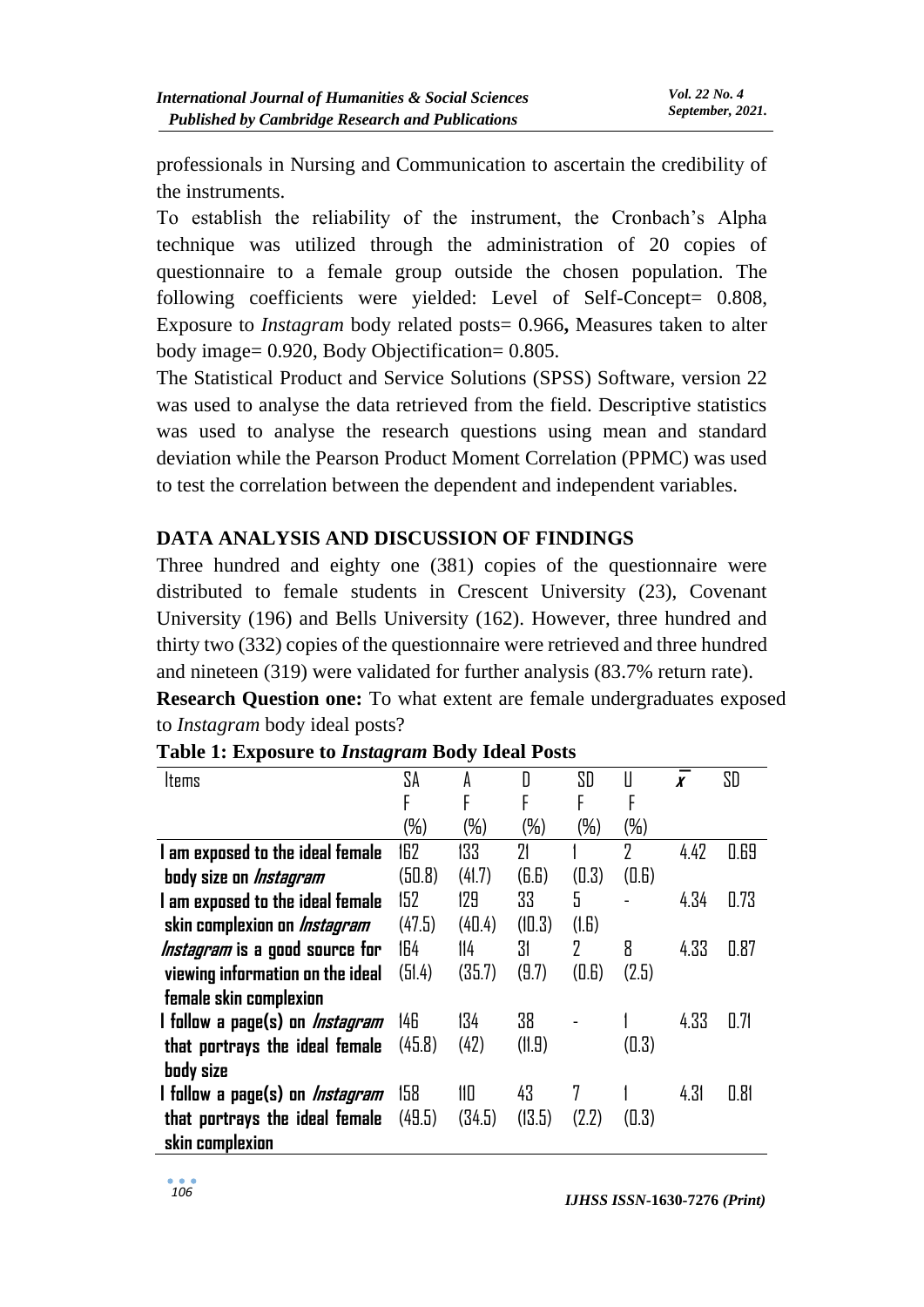| <b>International Journal of Humanities &amp; Social Sciences</b> | <i>Vol. 22 No. 4</i> |
|------------------------------------------------------------------|----------------------|
| <b>Published by Cambridge Research and Publications</b>          | September, 2021.     |
|                                                                  |                      |

| <i>Instagram</i> is a good source for 127<br>viewing information on the ideal $(39.8)$<br>female body size | 155<br>(48.6) | 13.<br>(4.1) | (5.3) | (2.2) | 419  | N 90 |
|------------------------------------------------------------------------------------------------------------|---------------|--------------|-------|-------|------|------|
| Average Mean                                                                                               |               |              |       |       | 4.32 | 0.78 |

**Source: Field Study**

**KEY: SA=Strongly Agree, A=Agree, D=Disagree, SD=Strongly Disagree, U=Undecided\*\*\*Decision Rule if mean is ≤ 1.49 = Undecided; 1.5 to 2.49 = Strongly Disagree; 2.5 to 3.49 =Disagree; 3.5 to 4.49= Agree; 4.5 to 5= Strongly Agree**

Table 1 indicates that female participants agreed they were exposed to *Instagram* body ideal posts ( $\bar{x}$  = 4.32). Participants agreed they were exposed to *Instagram* body ideal posts in the following ways: they were exposed to the ideal female body size on *Instagram* ( $\bar{x}$  = 4.42), they were exposed to the ideal female skin complexion on *Instagram* ( $\bar{x}$  = 4.34), they viewed information on the ideal female skin complexion  $(\bar{x} = 4.33)$ , they followed page(s) on *Instagram* that portrayed the ideal female body size ( $\bar{x}$  = 4.33), they followed page(s) on *Instagram* that portray the ideal female skin complexion  $(\bar{x} = 4.31)$  and they viewed information on the ideal female body size  $(\bar{x} = 4.19)$ . This analysis implies that female users of *Instagram* were exposed to *Instagram* body related posts. They were exposed to the ideal female body size and ideal female skin complexion on *Instagram*. They viewed information on the ideal female skin complexion, followed page(s) that portrayed the ideal female body size and skin complexion and they viewed information on the ideal female body size on *Instagram*.

**Research Question Two:** What is the level of female undergraduates' selfconcept based on exposure to *Instagram* body ideals?

| Items                             | VH     | H      |        | VL    | ΝA     |      | SD   |
|-----------------------------------|--------|--------|--------|-------|--------|------|------|
|                                   |        |        | F      |       |        |      |      |
|                                   | (%)    | (%)    | $(\%)$ | (%)   | $(\%)$ |      |      |
| I'm generally attentive to my     | 185    | 123    |        | -     |        | 4.55 | 0.56 |
| inner feelings                    | (58)   | (38.6) | (3.4)  |       |        |      |      |
| One of the last things I do       | 197    | 105    |        | 10    |        | 4.52 | 0.76 |
| before leaving my house is        | (61.8) | (32.9) |        | (3.1) | (2.2)  |      |      |
| look in the mirror                |        |        |        |       |        |      |      |
| I think I am an attractive person | 164    | 117    | 24     |       | 14     | 4.31 | 0.94 |
|                                   | (51.4) | (36.7) | (7.5)  |       | (4.4)  |      |      |

**Table 2: Level of Self-Concept based on exposure to** *Instagram* **body ideals**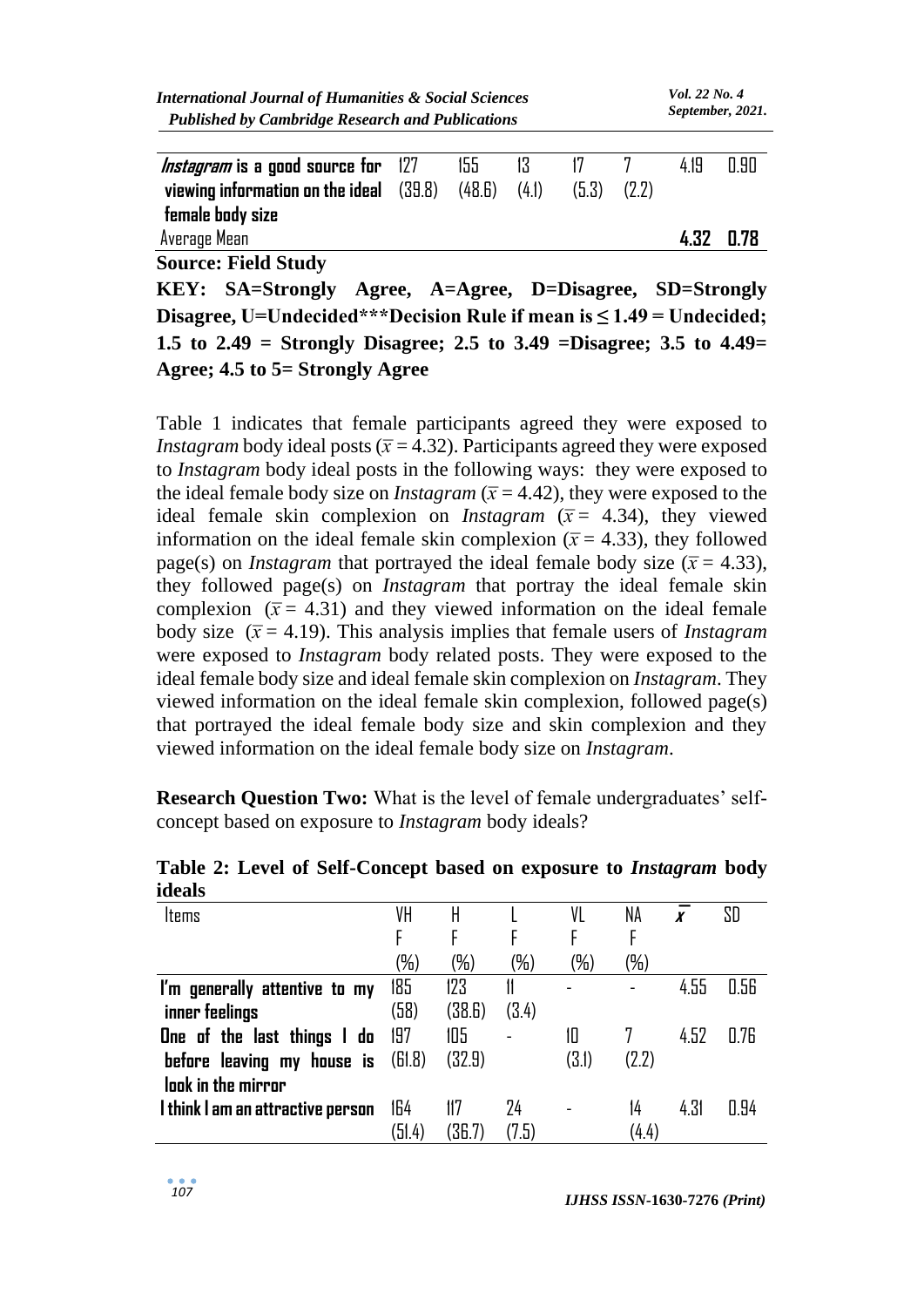| <b>International Journal of Humanities &amp; Social Sciences</b><br><b>Published by Cambridge Research and Publications</b> |       |       |        |        |       |      | Vol. 22 No. 4<br>September, 2021. |  |
|-----------------------------------------------------------------------------------------------------------------------------|-------|-------|--------|--------|-------|------|-----------------------------------|--|
|                                                                                                                             |       |       |        |        |       |      |                                   |  |
| I get moody when I don't get                                                                                                | 20    | 26    | 118    | 155    |       | 2.72 | 0.86                              |  |
| enough likes on my <i>Instagram</i>                                                                                         | (B.3) | (8.2) | (37)   | (48.6) |       |      |                                   |  |
| body related posts                                                                                                          |       |       |        |        |       |      |                                   |  |
| I feel low each day people don't                                                                                            | 21    | 11    | 143    | 144    |       | 2.71 | 0.82                              |  |
| comment on my looks                                                                                                         | (B.B) | (3.4) | (44.8) | (45.1) |       |      |                                   |  |
| I usually worry about making                                                                                                | 18    | 20    | 128    | 153    |       | 2.70 | 0.82                              |  |
| good impressions with my                                                                                                    | (5.6) | (B.3) | (40.1) | (48)   |       |      |                                   |  |
| pictures on <i>Instagram</i>                                                                                                |       |       |        |        |       |      |                                   |  |
| usually<br>- of<br>ľm<br>aware<br>my                                                                                        | 3     | 10    | 119    | 180    | 7     | 2.44 | 0.64                              |  |
| appearance                                                                                                                  | (0.9) | (3.1) | (37.3) | (56.4) | (2.2) |      |                                   |  |
| I'm self conscious about the                                                                                                |       | 10    | 123    | 179    | 7     | 2.43 | 0.59                              |  |
| way I look                                                                                                                  |       | (3.1) | (38.6) | (56.1) | (2.2) |      |                                   |  |
| Average Mean                                                                                                                |       |       |        |        |       | 3.30 | 0.75                              |  |

**Source: Field Study**

**KEY: VH=Very High, H=High, L= Low, VL=Very Low, NA=Not at all,**  \*\*\*Decision Rule if mean is  $\leq 1.49$  =Not at all; 1.5 to 2.49 = Very Low; **2.5 to 3.49 = Low; 3.5 to 4.49= High; 4.5 to 5= Very High**

Table 2 indicates that generally, participants had low self-concept ( $\bar{x}$  = 3.30). Female participants noted they had very high self-concept when: they were generally attentive to their inner feelings ( $\bar{x}$  = 4.55), One of the last things they do before leaving their house is look in the mirror ( $\bar{x}$  = 4.52). On the other hand, they had high self-concept when: they thought they were attractive  $(\bar{x} = 4.31)$ . However participants had low self-concept when: they got moody when they do not get enough likes on their *Instagram* body related posts ( $\bar{x}$  = 2.72), they felt low each day people do not comment on their looks ( $\bar{x}$  = 2.71) and when they worried about making good impressions with my pictures on *Instagram* ( $\bar{x}$  = 2.70). Female respondents had very low self-concept when: they were aware of their appearance ( $\bar{x}$  = 2.44), and when they were self-conscious about the way I looked ( $\bar{x}$  = 2.43).

**Research Question three:** What is the amount of time that female undergraduate spend on *Instagram*?

| ltems                                     | <b>VHE</b> | HE     | LE     | VLE F  | NA                       | x    | SD   |
|-------------------------------------------|------------|--------|--------|--------|--------------------------|------|------|
|                                           |            |        |        | $(\%)$ |                          |      |      |
|                                           | (%)        | (%)    | (%)    |        | $(\%)$                   |      |      |
| I check <i>Instagram</i> daily            | 178        | 108    | 30     | 3      | $\overline{\phantom{0}}$ | 4.45 | 0.70 |
|                                           | (55.8)     | (33.9) | (9.4)  | (0.9)  |                          |      |      |
| On a typical day, I spend 5-30 minutes on | 157        | 105    | 55     |        | $\overline{\phantom{a}}$ | 4.31 | 0.77 |
| Instagram                                 | (49.2)     | (32.9) | (17.2) | (0.6)  |                          |      |      |

#### **Table 3: Amount of Time Spent on** *Instagram*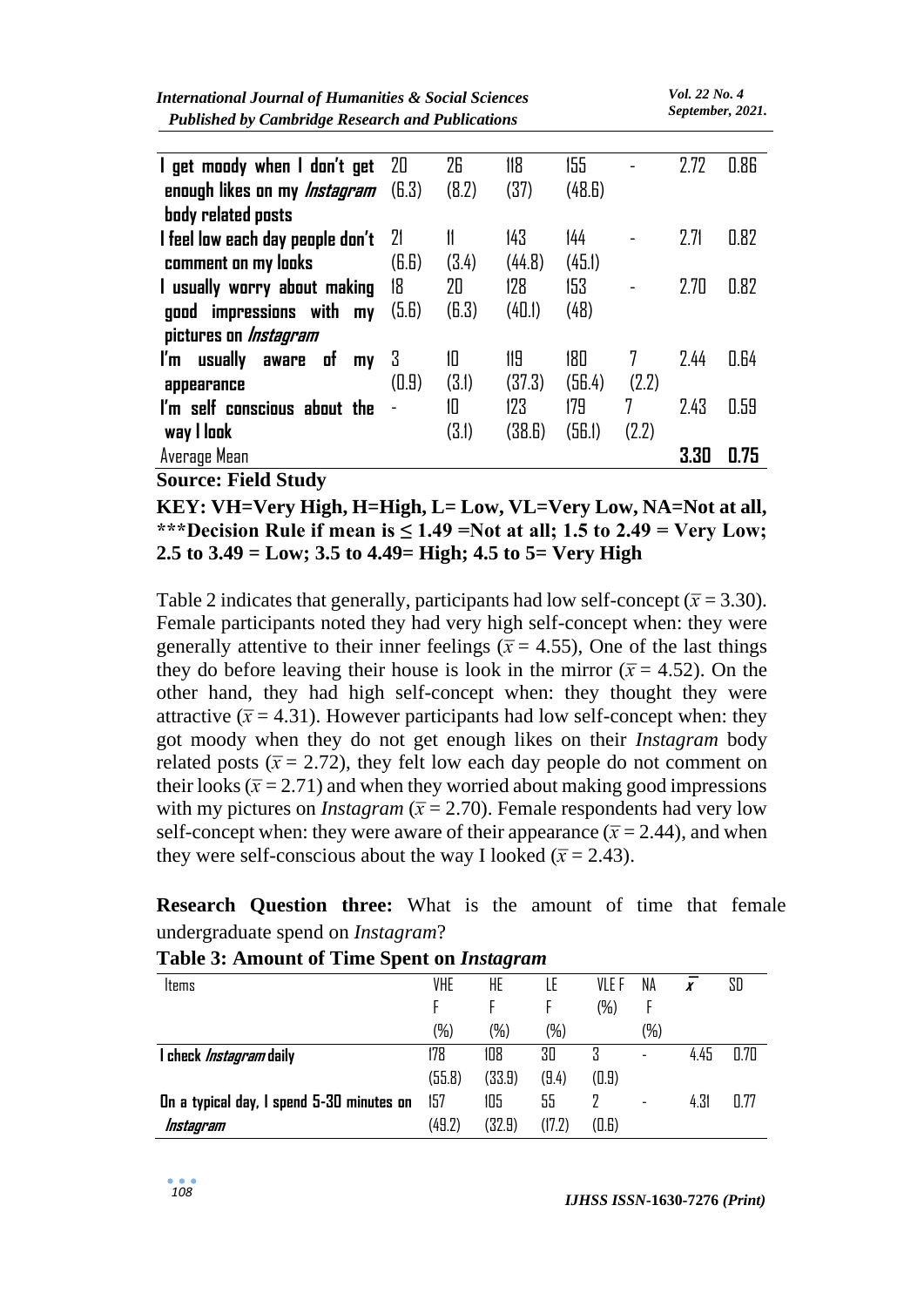| <b>International Journal of Humanities &amp; Social Sciences</b> |  |
|------------------------------------------------------------------|--|
| <b>Published by Cambridge Research and Publications</b>          |  |

| On a typical day, I spend more than 151 |        |        |      |       |           | 0.85 |
|-----------------------------------------|--------|--------|------|-------|-----------|------|
| 30 minutes on <i>Instagram</i>          | (47.3) | (37.3) | (10) | (5.3) |           |      |
| Average Mean                            |        |        |      |       | 4.34 0.77 |      |

**Source: Field Study**

**KEY: VHE=Very High Extent, HE=High Extent, LE= Low Extent, VLE=Very Low Extent\*\*\* Decision Rule if mean is**  $\leq 1.49$  **= Very Low Extent; 1.5 to 2.49 = Low Extent; 2.5 to 3.49= High Extent; 3.5 to 4= Very High Extent**

Table 3 shows that participants to a very high extent spend time on *Instagram* daily ( $\bar{x}$  = 4.34). They agreed they checked *Instagram* daily ( $\bar{x}$  = 4.45), they spent 5 to 30 minutes on *Instagram* on a typical day ( $\bar{x}$  = 4.31) and they spent more than 30 minutes on *Instagram* on a typical day ( $\bar{x}$  = 4.27).

**Research Question Four:** What are the measures female undergraduates take to alter their body image based on exposure to *Instagram* body ideal**? Table 4: Measures Females have taken to Alter Body Image**

| <b>Items</b>                             | SA                  | A      | D      | SD             | IJ     | I<br>$\boldsymbol{x}$ | SD   |
|------------------------------------------|---------------------|--------|--------|----------------|--------|-----------------------|------|
|                                          | F                   | F      | F      | F              | F      |                       |      |
|                                          | (%)                 | (%)    | $(\%)$ | $(\%)$         | $(\%)$ |                       |      |
| I consider exercising as a way of        | 193                 | 106    | 15     | 5              |        | 4.53                  | 0.66 |
| managing my weight                       | (B <sub>0.5</sub> ) | (33.2) | (4.7)  | (I.G)          |        |                       |      |
| I am open to using meal plans            | 161                 | 139    | 17     | $\overline{2}$ |        | 4.44                  | 0.63 |
|                                          | (50.5)              | (43.6) | (5.3)  | (0.6)          |        |                       |      |
| I have adjusted the quantity of          | 160                 | 129    | 24     | 6              |        | 4.39                  | 0.71 |
| my usual food intake                     | (50.2)              | (40.4) | (7.5)  | (1.9)          |        |                       |      |
| In order to alter my body size, I        | 139                 | 140    | 34     | 6              |        | 4.29                  | 0.73 |
| have taken many conscious                | (43.6)              | (43.9) | (10.7) | (1.9)          |        |                       |      |
| measures                                 |                     |        |        |                |        |                       |      |
| I am open to the use of skin             | 128                 | 127    | 35     | 18             | 11     | 4.08                  | 1.02 |
| lightening creams and soaps              | (40.1)              | (39.8) | (11)   | (5.6)          | (3.4)  |                       |      |
| I am open to taking syrups and           | 132                 | 120    | 40     | 9              | 18     | 4.06                  | 1.08 |
| pills for weight management              | (41.4)              | (37.6) | (12.5) | (2.8)          | (5.6)  |                       |      |
| am open to the use<br>of                 | 96                  | 134    | 41     | 21             | 27     | 3.79                  | 1.19 |
| <b>baths</b><br>lightening<br>and<br>spa | (30.1)              | (42)   | (12.9) | (B.B)          | (8.5)  |                       |      |
| injections                               |                     |        |        |                |        |                       |      |
| Average Mean                             |                     |        |        |                |        | 4.22                  | 0.86 |
| <b>Source: Field Study</b>               |                     |        |        |                |        |                       |      |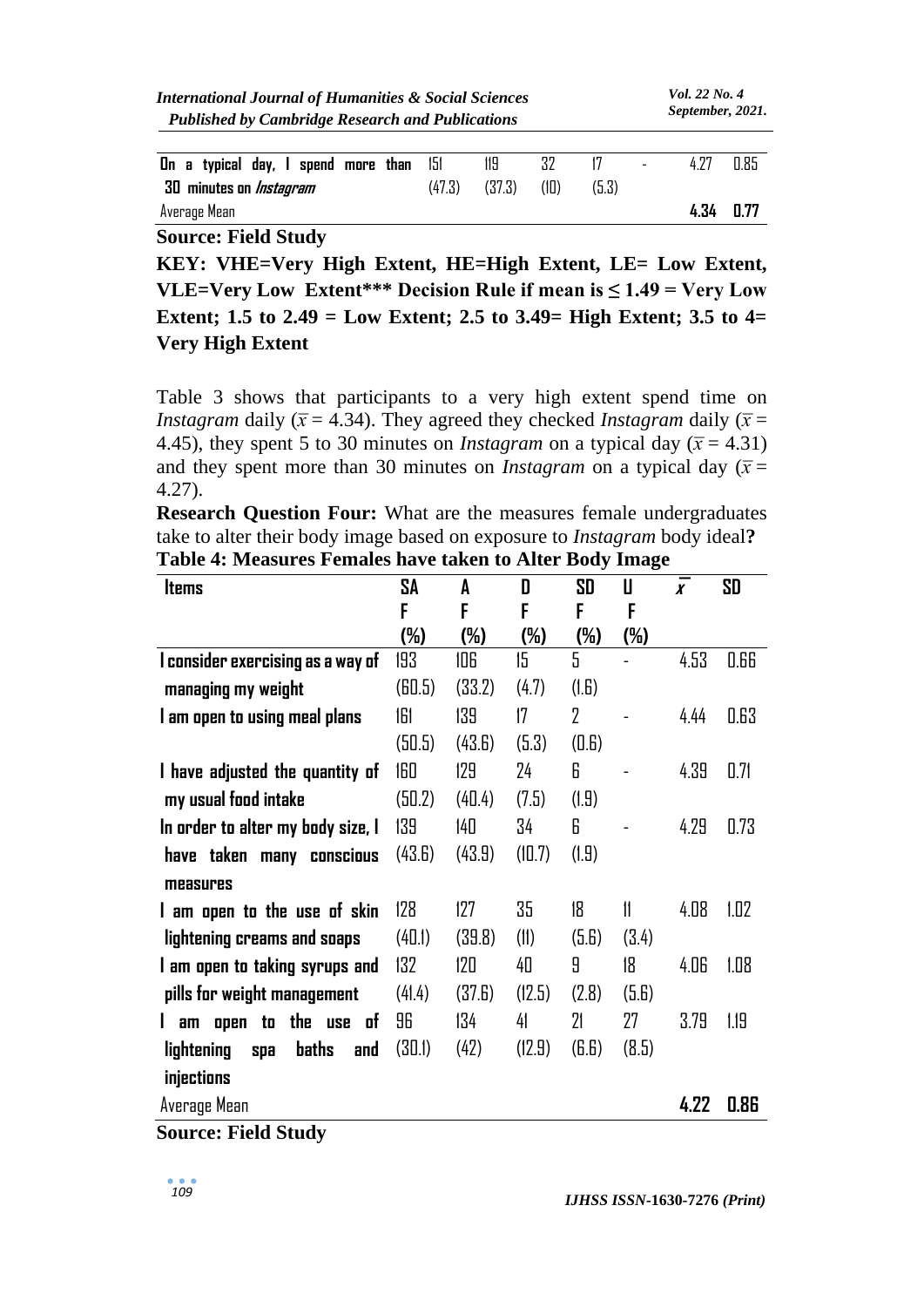**KEY: SA=Strongly Agree, A=Agree, D=Disagree, SD=Strongly Disagree, U=Undecided\*\*\*Decision Rule if mean is ≤ 1.49 = Undecided; 1.5 to 2.49 = Strongly Disagree; 2.5 to 3.49 =Disagree; 3.5 to 4.49= Agree; 4.5 to 5= Strongly Agree**

From Table 4, female participants agreed they had taken measures to alter their body image ( $\bar{x}$  = 4.22). They agreed they adopted the following ways to alter their body image: considered exercising as a way of managing their weight ( $\bar{x}$  = 4.53), they were open to using meal plans ( $\bar{x}$  = 4.44), they had adjusted the quantity of their usual food intake  $(\bar{x} = 4.39)$ , they had taken many conscious measured to alter their body size  $(\bar{x} = 4.29)$ , they were open to using skin lightening creams and soaps ( $\bar{x}$  = 4.08), they were open to taking syrups and pills for weight management  $(\bar{x} = 4.06)$  and they were open to the use of lightening spa baths and injections ( $\bar{x}$  = 3.79). This suggests that female participants altered their body image by exercising to manage their weight, by using meal plans, adjusting the quantity of food intake, by being open to the use of skin lightening creams and soaps, by being open to the use of syrups and pills for weight management and by being open to the use of lightening spa baths and injections.

### **Test of Hypotheses**

**H11:** Exposure to *Instagram* body ideals significantly influences female undergraduates' self-concept

**Table 5a ANOVA & Model Summary Testing Significant Influence of Exposure to** *Instagram* **Body Ideals on Self-Concept**

| Model       | Sum                         | of df        | Mean Square | $\overline{\phantom{a}}$ F | Sig.               |
|-------------|-----------------------------|--------------|-------------|----------------------------|--------------------|
|             | Squares                     |              |             |                            |                    |
|             | Regression                  | 238.934      |             | 238.934 50.601             | 0.000 <sup>b</sup> |
|             | Residual                    | 1496.846     | -317        | 4.722                      |                    |
|             | Total                       | 1735.780 318 |             |                            |                    |
| $R = 0.371$ |                             |              |             |                            |                    |
|             | R Square $= 0.138$          |              |             |                            |                    |
|             | Adjusted R Square $= 0.135$ |              |             |                            |                    |

### **Source: Field Study**

Table 5a shows the ANOVA and model summary computations in relation to the test of significant influence of exposure to *Instagram* body ideals on self-concept.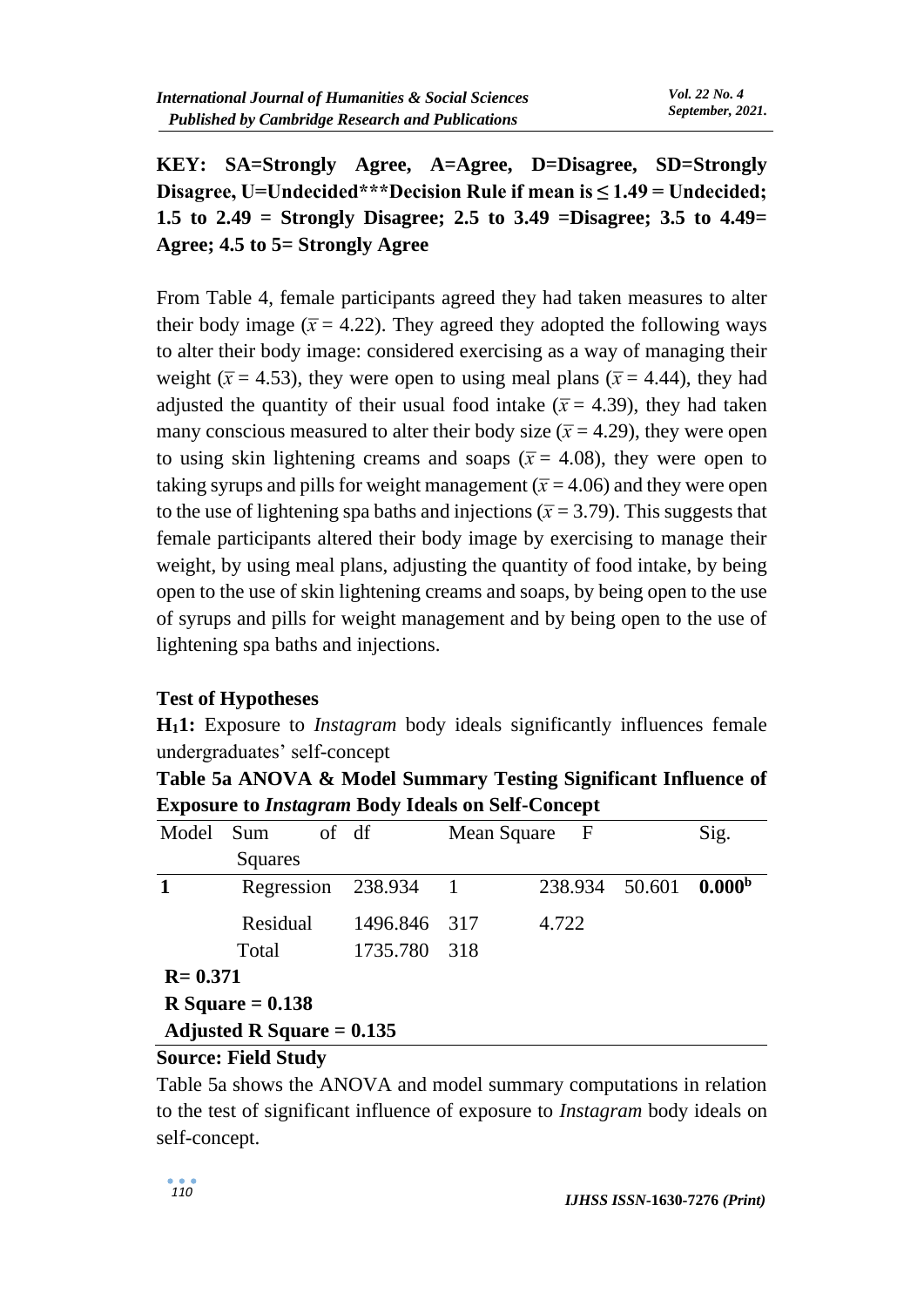| Exposure to History funt Dowl rueting on Sen Concept |        |   |                  |        |  |  |  |  |
|------------------------------------------------------|--------|---|------------------|--------|--|--|--|--|
| Construct                                            |        | R |                  | Sig.   |  |  |  |  |
| (Constant)                                           | 30.186 |   | 34.454           | (1)(1) |  |  |  |  |
| <b>Exposure to Instagram Body Ideals</b>             | $-277$ |   | $-0.371 - 7.113$ | .000   |  |  |  |  |
| Dependent Variable: Self-Concept                     |        |   |                  |        |  |  |  |  |
| <b>Source: Field Study</b>                           |        |   |                  |        |  |  |  |  |

**Table 5b Simple Linear Regression Testing Significant Influence of Exposure to** *Instagram* **Body Ideals on Self-Concept**

Table 5a and Table 5b indicate that exposure to *Instagram* body ideals significantly influenced female undergraduates' self-concept ( $\beta$ = -0.277, r = -0.371, t= -7.113, p<0.05). The coefficients show that exposure to *Instagram* body ideals had a negative weak significant influence on female undergraduates' self-concept ( $r = -0.277$ ). This implies that as exposure to *Instagram* body ideals increases, female undergraduates' self-concept reduces. Consequently exposure to *Instagram* body ideals damages female undergraduates' self-concept. Therefore, efforts should be made to reduce female undergraduates' exposure to *Instagram* body ideals in order to improve their self-concept. The model indicates that exposure to *Instagram* body ideals explained 13.8 percent  $(R^2 = 0.138)$  variation of female undergraduates' self-concept. Consequently, the hypothesis that exposure to *Instagram* body ideals significantly influence female undergraduates' selfconcept was accepted.

**H12:** The amount of time spent on *Instagram* viewing body ideals significantly influence body objectification

| Table 6a ANOVA & Model Summary Testing Significant Influence of |                                                                  |       |         |  |                  |  |  |
|-----------------------------------------------------------------|------------------------------------------------------------------|-------|---------|--|------------------|--|--|
|                                                                 | Amount of Time Spent on <i>Instagram</i> on Body Objectification |       |         |  |                  |  |  |
| Model                                                           | $S_{11}m$                                                        | of df | $M$ ean |  | $\mathbf{S}$ ior |  |  |

| Model                       |                            | Sum      |  | of df | Mean    | F      | Sig.               |  |  |
|-----------------------------|----------------------------|----------|--|-------|---------|--------|--------------------|--|--|
|                             |                            | Squares  |  |       | Square  |        |                    |  |  |
|                             | Regression                 | 268.118  |  |       | 268.118 | 89.402 | 0.000 <sup>b</sup> |  |  |
|                             | Residual                   | 950.694  |  | 317   | 2.999   |        |                    |  |  |
|                             | Total                      | 1218.812 |  | 318   |         |        |                    |  |  |
| $R = 0.469$                 |                            |          |  |       |         |        |                    |  |  |
| R Square $= 0.220$          |                            |          |  |       |         |        |                    |  |  |
| Adjusted R Square = $0.218$ |                            |          |  |       |         |        |                    |  |  |
|                             | <b>Source: Field Study</b> |          |  |       |         |        |                    |  |  |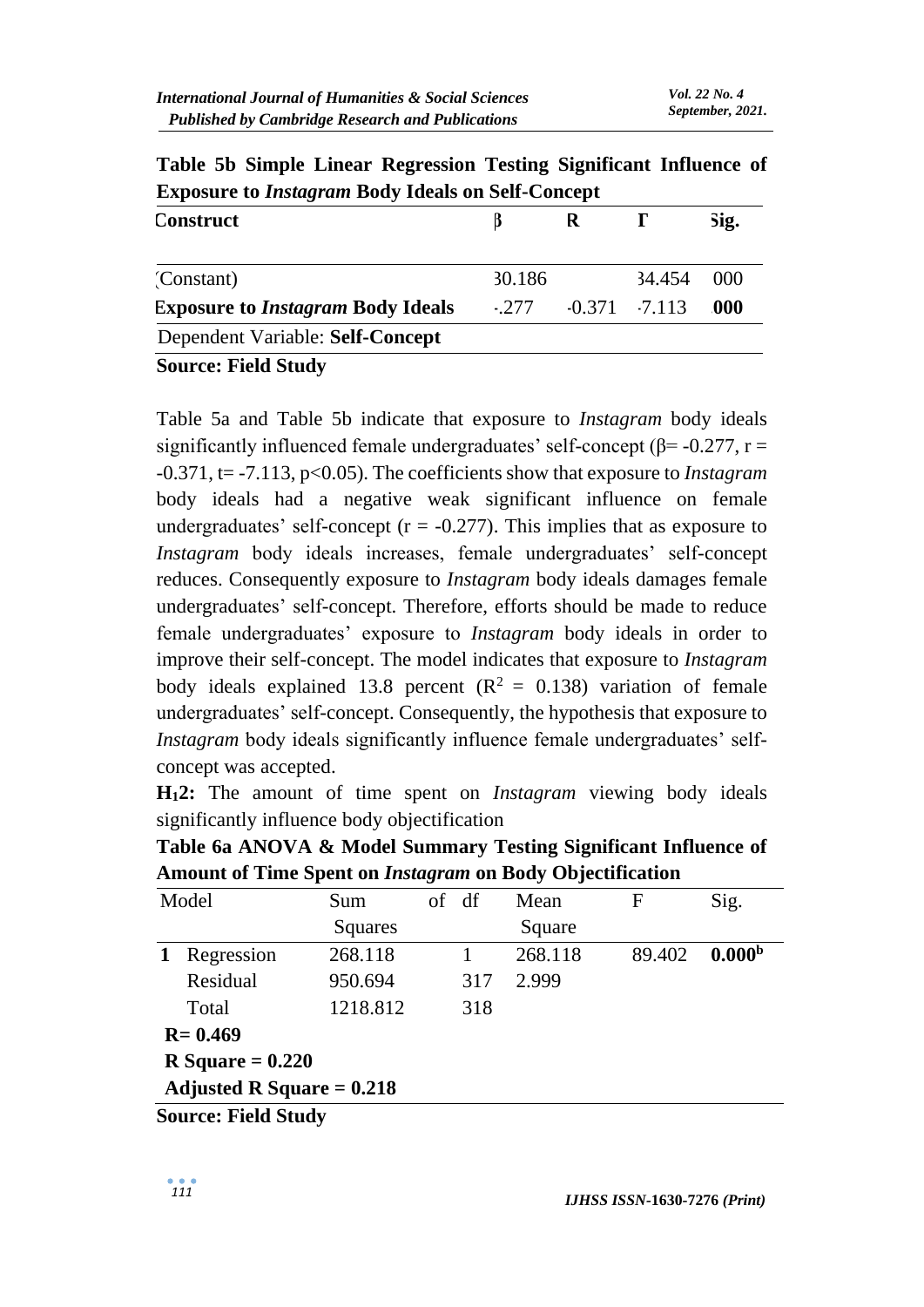Table 6a shows the ANOVA and model summary computations in relation to the test of significant influence of amount of time spent on *Instagram* on body objectification.

**Table 6b Simple Linear Regression Testing Significant Influence of Amount of Time Spent on** *Instagram* **on Body Objectification**

| Construct                                       |       |      |        | Sig.  |  |  |  |  |  |
|-------------------------------------------------|-------|------|--------|-------|--|--|--|--|--|
|                                                 |       |      |        |       |  |  |  |  |  |
| (Constant)                                      | 7.188 |      | 10.844 | .000  |  |  |  |  |  |
| Time Spent on <i>Instagram</i>                  | .609  | .469 | 9.455  | 0.000 |  |  |  |  |  |
| <b>Dependent Variable:</b> Body Objectification |       |      |        |       |  |  |  |  |  |
| $\sim$<br><b>THILA</b>                          |       |      |        |       |  |  |  |  |  |

**Source: Field Study**

Table 6a and Table 6b show that amount of time spent on *Instagram* viewing body ideals significantly influenced body objectification ( $\beta$ = 0.609, r = 0.469, t= 9.455, p<0.05). The coefficients show that time spent on *Instagram* viewing body ideals had a positive weak significant influence on body objectification ( $r = 0.469$ ); which suggests that as amount of time spent on *Instagram* viewing body ideals increases, body objectification would also increase. Therefore, one of the ways of reducing body objectification among female undergraduates is to reduce the amount of time spent on *Instagram* viewing body ideals. The model indicates that amount of time spent on *Instagram* viewing body ideals explained 22 percent  $(R^2 = 0.220)$  variation of female undergraduates' body objectification. Therefore, the hypothesis that the amount of time spent on *Instagram* viewing body ideals significantly influence body objectification was accepted.

### **Discussion of Findings**

This study sought to look at female undergraduates' use of *Instagram* and the societal construction of beauty ideals like light skin and a thin body and how this affects their body image. It was discovered that the sampled female undergraduates used *Instagram* daily, and spent over 30 minutes on a typical day. It was also discovered that female undergraduates altered their body image and this could be associated to their exposure to *Instagram* body related posts as established in the study. Altering of the body is linked to having a low self-concept; findings show it might be as a result of the significant influence that exposure to *Instagram* body ideals had on female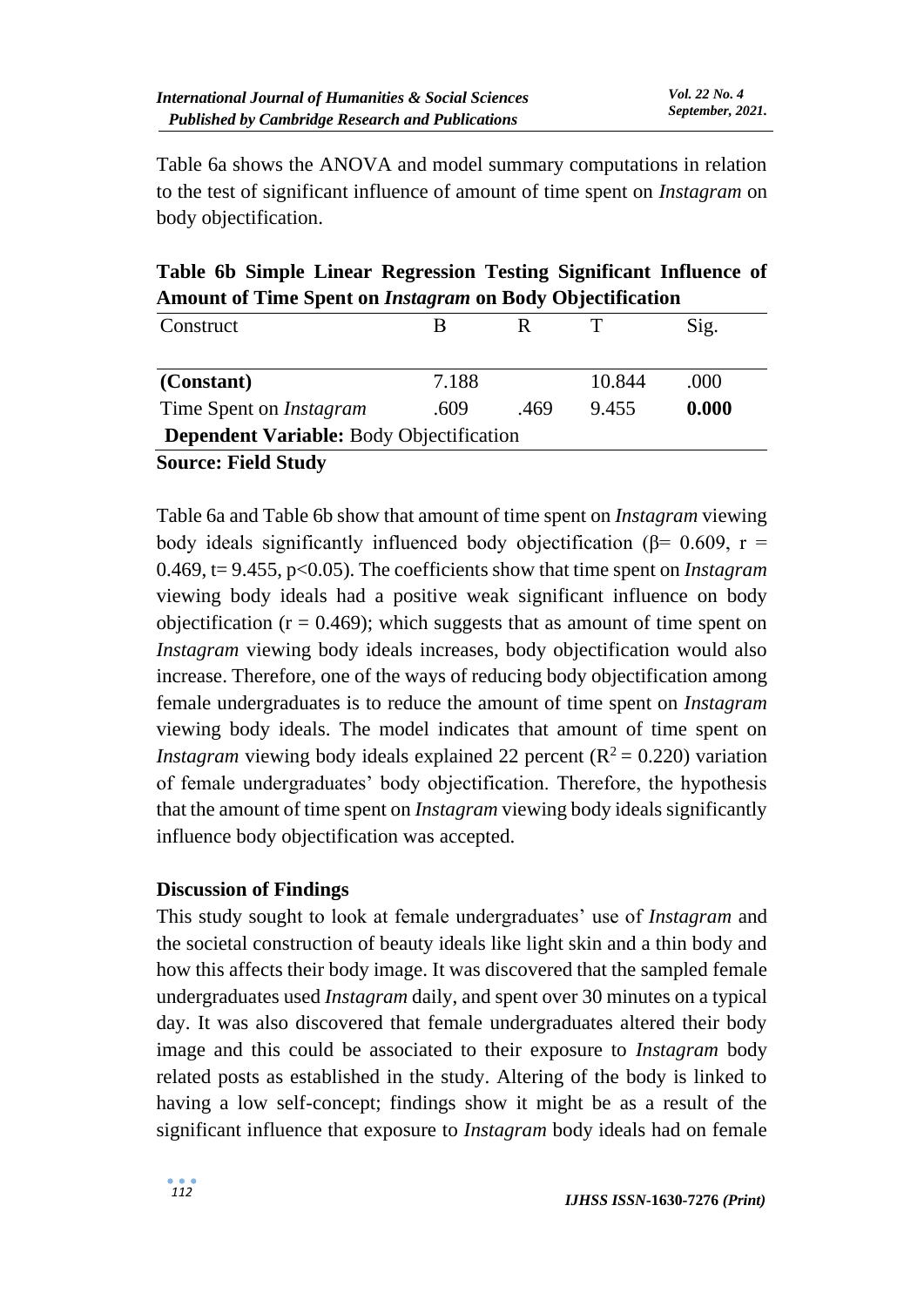undergraduates' self-concept ( $\beta$ = -0.277, r = -0.371, t= -7.113, p<0.05). In the test of hypotheses, the coefficients showed that exposure to *Instagram* body ideals had a negative weak significant influence on female undergraduates' self-concept  $(r = -0.371)$ ; which implied that increased exposure to *Instagram* body ideals among female undergraduates, reduced their self-concept.

The findings of Gorman (2015) are in agreement in the sense that there is a negative correlation between body image and self-esteem. Similarly, Dignard (2017) discovered that appearance comparisons to a greater extent had effect on viewers' self-concept and Jafari (2016) further asserted that exposure to objectifying social media images may negatively affect females at different levels, given that these images are likely to increase body dissatisfaction. The Social Identification Model also predicts the findings of this study by noting that social media portrayal of what an ideal female body should look like has the power to influence the body image of female social media users. With a view from the social identity model, the saliency of the thin body and light skin ideal can cause an individual to acknowledge or get convinced that, that is who and how they should be rather than who they really are, and once this notion is accepted by the individual, such users take actions to achieving these looks in order to be socially accepted.

In addition, this finding is not surprising because amount of time spent on *Instagram* viewing body ideals significantly influenced body objectification ( $\beta$ = 0.609, r = 0.469, t= 9.455, p<0.05); hence, as amount of time spent on *Instagram* viewing body ideals increased, body objectification also increased. Therefore, the study demonstrated that exposure to *Instagram* body ideals reduced female undergraduates' self-concept and increased body objectification. This led to female undergraduates having a sour mood when they did not get enough likes on their *Instagram* body related posts and felt low when their pictures are not commented on positively. The findings of this study can be corroborated by Gorman (2015) asserting that the media plays a huge role in conveying societal accepted values regarding body size and weight and this can be linked to issues of body dissatisfaction and healthrelated concerns. Furthermore, too much exposure to social media could negatively affect perception of body image as found by Behan (2015) who asserted that negative body image is as a result of upward social comparison engagement and also depending on the social network platforms. Belinska (2018) in her study also found that the images that received the highest likes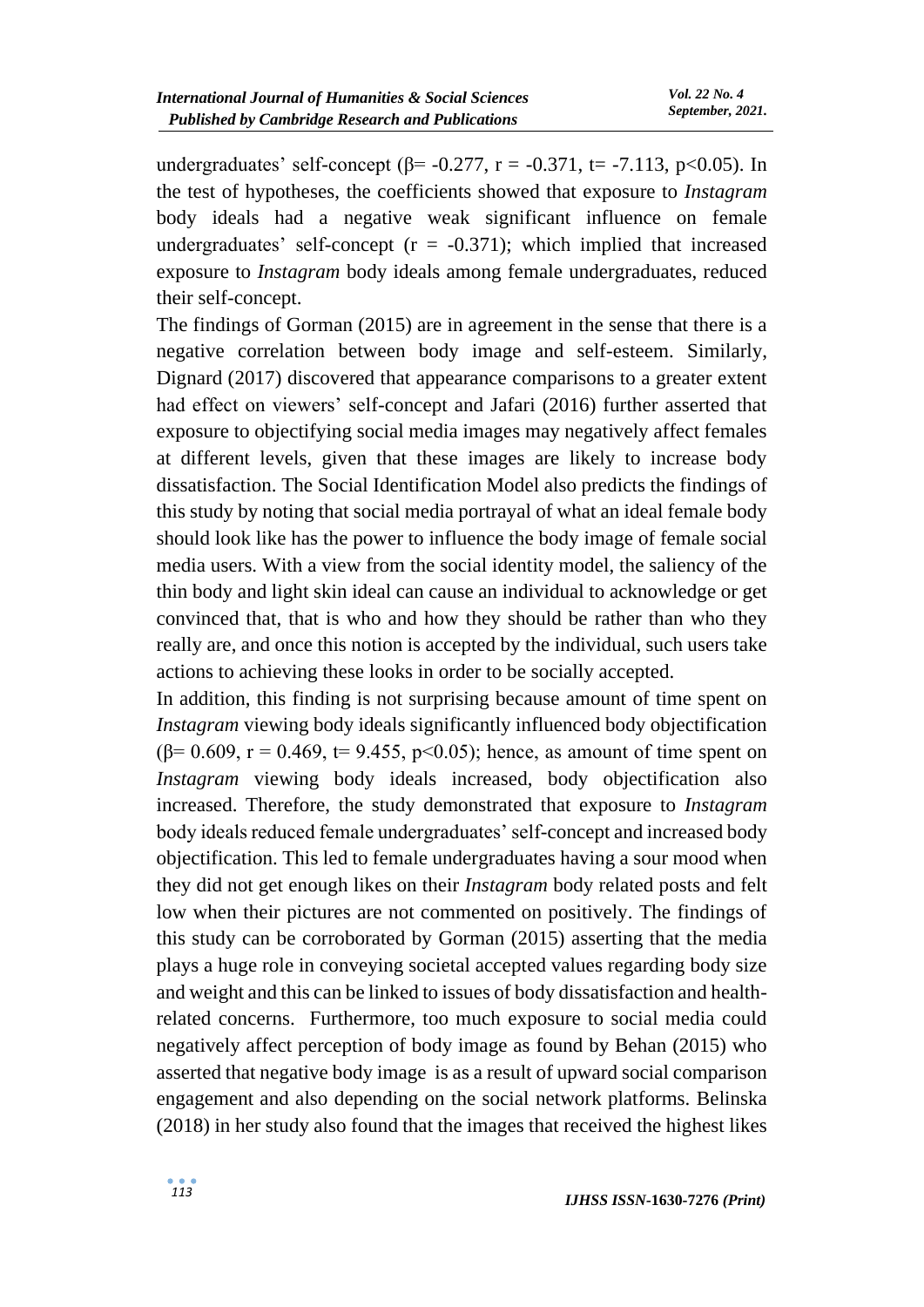from her followers were those that revealed the ideal and acceptable woman's body that they represented.

Therefore, it is not surprising that low self-concept which occurred to female undergraduates as a result of exposure to *Instagram* body posts made female undergraduates to alter their body image by seeking to lose weight through exercising, portion control and also enhancing their skin colour with the use of skin lightening creams and soaps and other procedures. Hence, the participants of this study being females might have influenced the results of altering body image as argued by Eskrom and Maier (2017) where it was discovered that gender had an effect on the correlation between body dissatisfaction and posting of fitness photos on *Instagram*. Norton (2017) similarly found that social media plays an important role in influencing body dissatisfaction; while females experience body image dissatisfaction more.

#### **Conclusion and Recommendation**

The study revealed that most female students who are exposed to images and messages on body ideals could not resist the urge to follow female body ideal pages on *Instagram*, even though it sometimes makes them unhappy especially if their body features do not meet the ideals they view.

The study recommends that students who are experiencing body image dissatisfaction as a result of low self-concept can speak to a psychologist to avoid taking repercussive actions or measures. Furthermore, female *Instagram* users can quit following pages that promote these ideals and report pages that constantly invade their timelines with their posts.

#### **References**

- Apodaca, J. (2017).True-self and the uses and gratifications of *Instagram* among collegeaged females. (Master's thesis, University of Nevada, Las Vegas). Retrieved June 30<sup>th,</sup> 2018 from [https://digitalscholarship.unlv.edu/thesesdissertations/2936.](https://digitalscholarship.unlv.edu/thesesdissertations/2936)
- Arasa, K. E. (2017). The predictors of body image dissatisfaction among undergraduate students at the United States International University, Nairobi, Kenya. (Master's thesis, United States International University, Kenya,). Retrieved June 30<sup>th,</sup> 2018. From

*[erepo.usiu.ac.ke/.../EVELYNE%20KERUBO%20ARASA%20MAIR%202017.pdf](https://www.google.com/url?sa=t&rct=j&q=&esrc=s&source=web&cd=2&ved=2ahUKEwir69bmopXfAhUGzqQKHU-8CRgQFjABegQIBBAC&url=http%3A%2F%2Ferepo.usiu.ac.ke%2Fbitstream%2Fhandle%2F11732%2F3573%2FEVELYNE%2520KERUBO%2520ARASA%2520MAIR%25202017.pdf%3Fsequence%3D1%26isAllowed%3Dy&usg=AOvVaw3keLWOkILq33KfPV5qlSd0)* Aziz, J. (2017). *Social media and body issues in young adults: An empirical study on the influence of Instagram use on body image and fatphobia in Catalan University Students*.(Master's thesis, Universitat Pompeu Fabra, Barcelona). Retrieved June 30th 2018 from *<https://repositori.upf.edu/handle/10230/33255?locale-attribute=en>*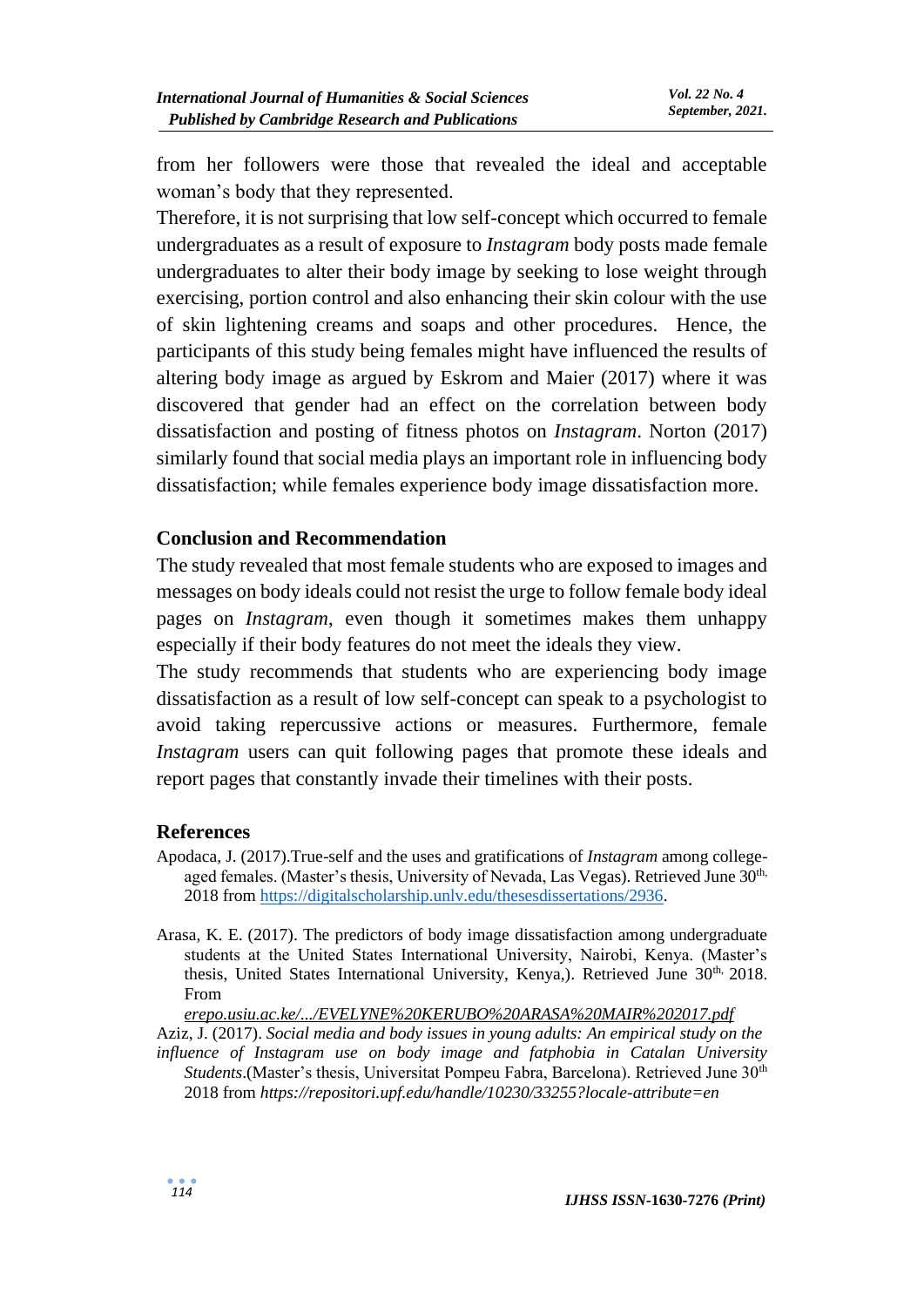- Badero, A. (2011). *Effects of media on body image*. (BA (HONOURS) ARTS, DBS School of Arts). Retrieved June 30<sup>th</sup> 2018 from [docplayer.net/36918290-Effects-of](https://www.google.com/url?sa=t&rct=j&q=&esrc=s&source=web&cd=1&ved=2ahUKEwixz7bXpZXfAhUDxIsKHZINCSUQFjAAegQICBAB&url=http%3A%2F%2Fdocplayer.net%2F36918290-Effects-of-media-on-body-image.html&usg=AOvVaw0e2QdHHMHlTbymttY0ZBCJ)[media-on-body-image.html.](https://www.google.com/url?sa=t&rct=j&q=&esrc=s&source=web&cd=1&ved=2ahUKEwixz7bXpZXfAhUDxIsKHZINCSUQFjAAegQICBAB&url=http%3A%2F%2Fdocplayer.net%2F36918290-Effects-of-media-on-body-image.html&usg=AOvVaw0e2QdHHMHlTbymttY0ZBCJ)
- Behan, E. (2015). *Negative reflections: How social media affects body image satisfaction in Irish females.* (Master's thesis, National College of Ireland). Retrieved August 26<sup>th</sup> 2018 from *[trap.ncirl.ie/2043/1/emmabehan.pdf.](http://trap.ncirl.ie/2043/1/emmabehan.pdf)*
- Belinska, S. (2018). *Representation of women's body on Instagram: Qualitative content analysis of the year 2018 posts of top fitness influencer Michelle Lewin*. (Master's thesis, Orebro University, Sweden). Retrieved August  $27<sup>th</sup>$  2018, from [www.diva](http://www.diva-portal.se/smash/get/diva2:1223803/FULLTEXT01.pdf%0d)[portal.se/smash/get/diva2:1223803/FULLTEXT01.pdf](http://www.diva-portal.se/smash/get/diva2:1223803/FULLTEXT01.pdf%0d)
- Bertillson, E. & Gillberg, E. (2017). *The communicated beauty ideal on social media: Perception of young women in Sweden.* (Master's thesis, Jonkoping University, Sweden). Retrieved August  $27<sup>th</sup>$  2018, from [www.diva](http://www.diva-portal.org/smash/get/diva2:1107740/FULLTEXT01.pdf)[portal.org/smash/get/diva2:1107740/FULLTEXT01.pdf.](http://www.diva-portal.org/smash/get/diva2:1107740/FULLTEXT01.pdf)
- Campos, G. (2020). *Instagram* and its effect on body image. Retrieved July 4, 2020 from [https://amherstwire.com/26484/lifestyle/Instagram-and-its-affect-on-body-image/](https://amherstwire.com/26484/lifestyle/instagram-and-its-affect-on-body-image/)
- Shabangu, C. N. (2016). *Skin, hair and body: Black women's perceptions of beauty on a diverse university campus*. (Master's thesis, University of KwaZulu-Natal, South Africa). Retrieved August  $24<sup>th</sup>$  2018, from [https://researchspace.ukzn.ac.za/.../Shabangu\\_Nontobeko\\_Clementine\\_2016.pdf?...](https://researchspace.ukzn.ac.za/.../Shabangu_Nontobeko_Clementine_2016.pdf?...%0d)
- Craig, M. L. (2006). Race beauty and the tangled knot of a guilty pleasure. *Feminist Theory Journal, 7*(2), 159-177.
- Delamater, J. L. (2002). *A study to determine the effect of the media on the perception of adolescent female body image and the resultant relationship to academic achievement.*
- (Master's thesis, University of Wisconsin-Stout, Menomonie). Retrieved 24 August 2018, from

[https://minds.wisconsin.edu/bitstream/handle/1793/40365/2002delamaterj.pdf?...1](https://minds.wisconsin.edu/bitstream/handle/1793/40365/2002delamaterj.pdf?...1%0d)

Dignard, N. (2017).*The effects of thinspiration and fitspiration on body satisfaction and appearance self-esteem are equivalent and mediated by appearance comparisons*.

- (Master's thesis, University of Windsor, Canada). Retrieved August 28<sup>th</sup>, 2018 from [https://scholar.windsor.ca/etd/7249.](https://scholar.windsor.ca/etd/7249)
- Edmond, J. (2014). *The promotion of skin-bleaching products in Jamaica: Media representation and cultural impact.* (Master's thesis, Southern Illinois University, Carbondale). Retrieved September 1<sup>st,</sup> 2018 from [http://opensiuc.lib.siu.edu/gs](http://opensiuc.lib.siu.edu/gs-rp/520)[rp/520.](http://opensiuc.lib.siu.edu/gs-rp/520)
- Eskrom, F., & Maier, L. (2017). *The association between body satisfaction, posting photos of*
- *exercise and training on Instagram and gender differences.* (Master's thesis, Orebro University). Retrieved August 28<sup>th</sup>, 2018 from [www.diva](http://www.diva-portal.org/smash/record.jsf?pid=diva2:1188312.%20%0d)[portal.org/smash/record.jsf?pid=diva2:1188312.](http://www.diva-portal.org/smash/record.jsf?pid=diva2:1188312.%20%0d)